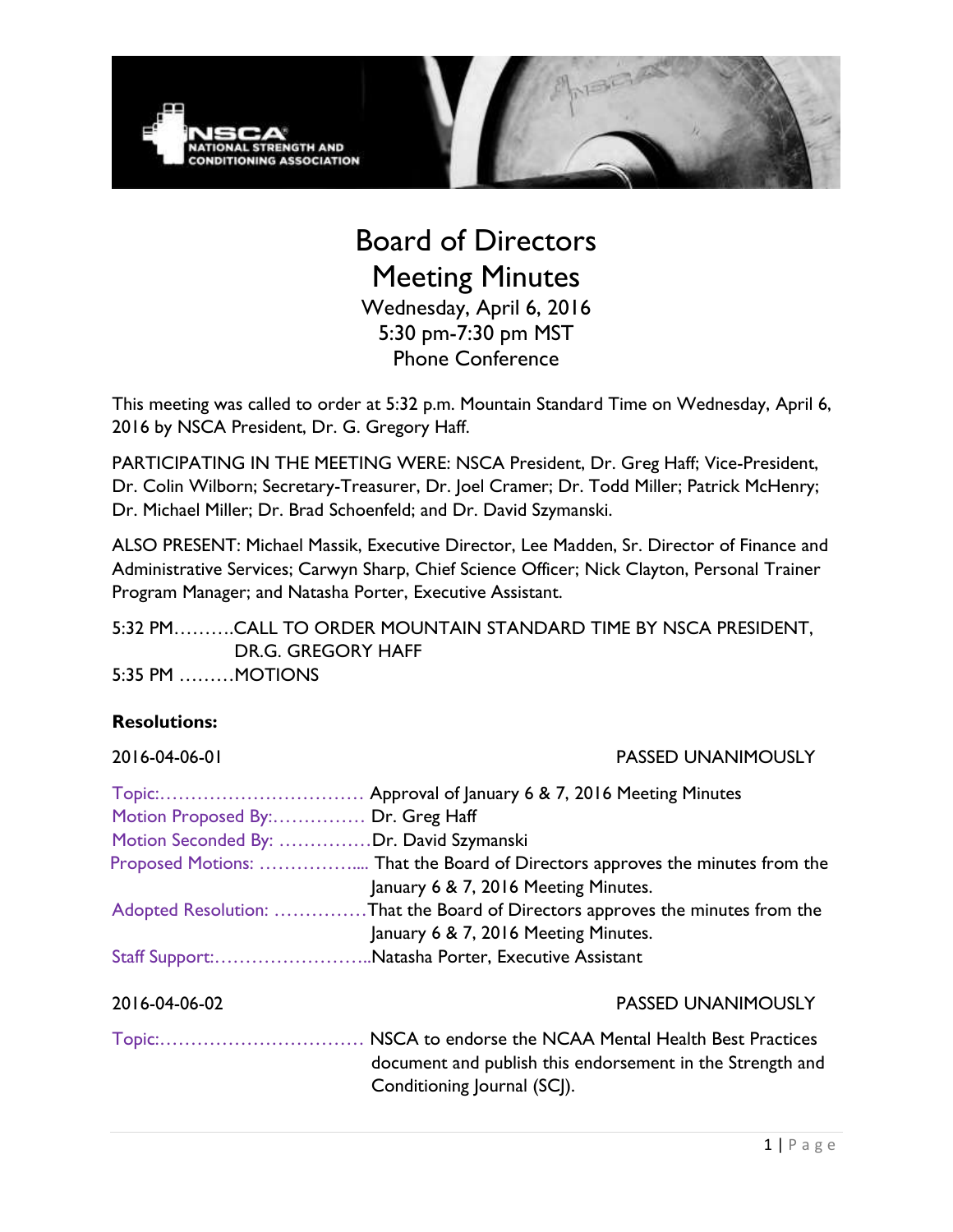

| Motion Proposed By: Dr. Joel Cramer |                                                                                                                                                                  |
|-------------------------------------|------------------------------------------------------------------------------------------------------------------------------------------------------------------|
| Motion Seconded By: Dr. Todd Miller |                                                                                                                                                                  |
|                                     | Proposed Motions:  That the Board of Directors approves the endorsement of                                                                                       |
|                                     | the NCAA Mental Health Best Practices document and                                                                                                               |
|                                     | publish our endorsement in the Strength and Conditioning                                                                                                         |
|                                     | Journal (SCJ).                                                                                                                                                   |
| Adopted Resolution:                 | That the Board of Directors approves the endorsement of                                                                                                          |
|                                     | the NCAA Mental Health Best Practices document and                                                                                                               |
|                                     | publish our endorsement in the Strength and Conditioning                                                                                                         |
|                                     | Journal (SCJ).                                                                                                                                                   |
|                                     | 1. Convening a task force of experts from active NSCA members                                                                                                    |
|                                     | to write a brief summary for the SCJ endorsement of the NCAA's<br>efforts and how a strength and conditioning professionals might<br>apply these best practices. |
|                                     | 2. This committee should also outline our "scope of practice"                                                                                                    |
|                                     | related to mental health best practices with a focus on a strength<br>coach's direct line of contact with student athletes.                                      |
|                                     | 3. The efforts of Dr. Brian Hainline and Dr. John Parsons should                                                                                                 |
|                                     | be mentioned in the acknowledgments section.                                                                                                                     |
|                                     | 4. A reasonable goal for submitting this to the SCJ should be<br>determined (a few months).                                                                      |
|                                     | Staff Support:Natasha Porter, Executive Assistant                                                                                                                |
| 2016-04-06-03                       | <b>PASSED UNANIMOUSLY</b>                                                                                                                                        |

| Motion Proposed By: Dr. Greg Haff   |                                                                               |
|-------------------------------------|-------------------------------------------------------------------------------|
| Motion Seconded By: Patrick McHenry |                                                                               |
|                                     | as presented.                                                                 |
|                                     | Adopted Resolution: That the Board of Directors approves the 2016-2017 budget |
|                                     | as presented.                                                                 |
|                                     | Staff Support:Lee Madden, Sr. Director of Finance and Administrative          |
|                                     | <b>Services</b>                                                               |

## **Follow-Up Discussion Items:**

- **1. Registered Certified Personal Trainer (RCPT) Program – Nick Clayton, Personal Trainer Program Manager**
	- a. This program will largely mirror the existing RSCC program with slight differences in applicant qualifications. **The target launch date for the RCPT is 7/1/2016**, in time to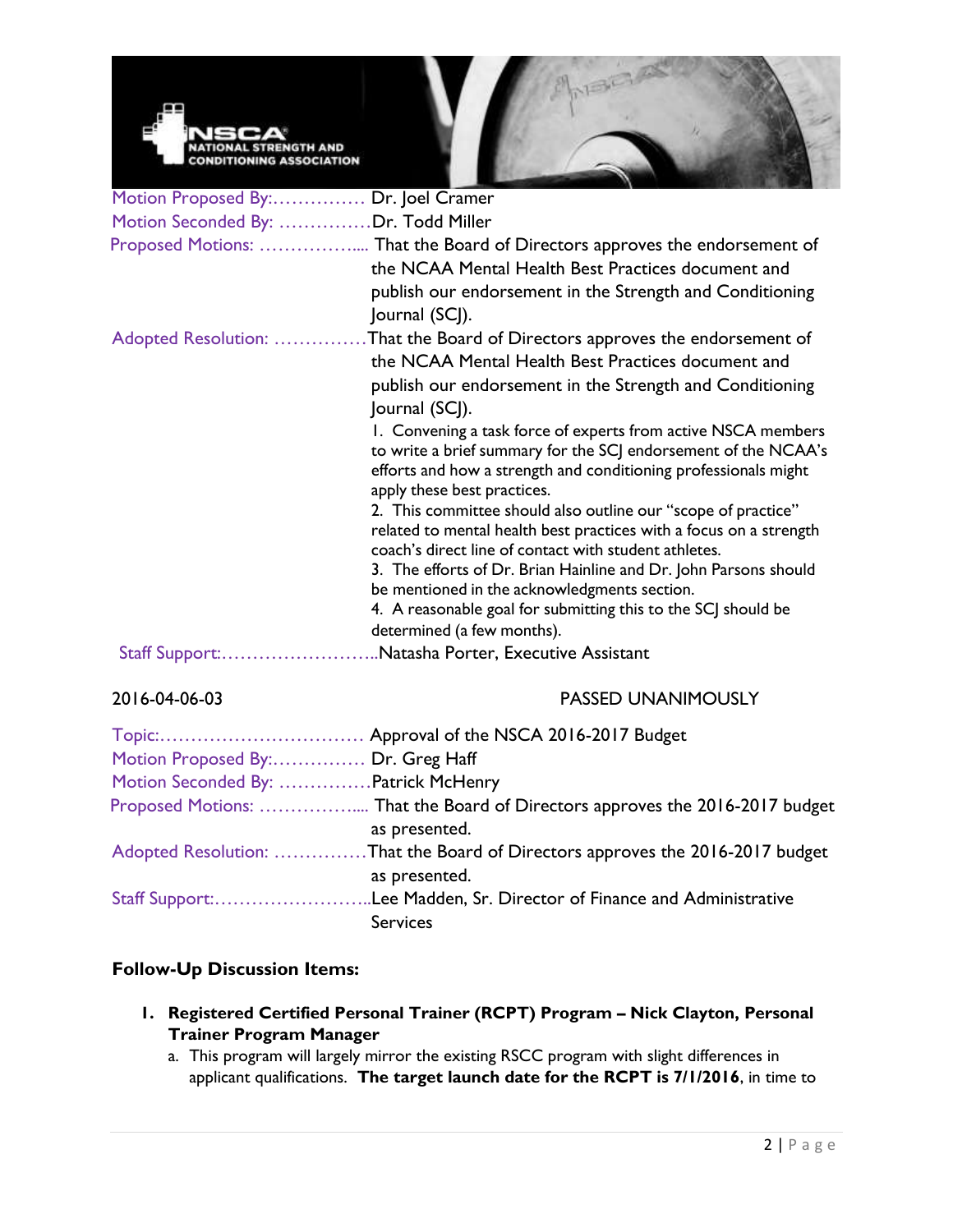

announce at the National Conference. Given this date there will be no renewal course requirement for 2016 (first renewal course and RCPT reception will occur in 2017).

- b. The applicant qualifications and internal review process has been completed. Steps currently underway include budgeting for FY 2016, webpage development, marketing collateral and back-end (Personify) work for application processing, certificate delivery, and member tracking.
- c. Webpage Development: In addition to creating and linking the RCPT webpage, development requires page copy, imagery, and the electronic application.
- d. Marketing: marketing efforts are in the planning stages but may include banner ads and logo creation, print material, press release and social media.

### **2. NSCA Brazil Efforts – Dr. Brad Schoenfeld**

a. Dr. Schoenfeld reports that there will be a meeting with Brazil delegates at the 2016 NSCA National Conference.

### **3. Youth Certificate – Dr. Carwyn Sharp, Chief Science Officer**

- a. Youth working group has been assembled and had the first teleconference on March  $3rd$ , 2016
- b. Initial input from the group included:
	- i. Yes a Youth Certificate is a good idea.
	- ii. No consensus on if there should be 1 Youth Certificate for ages 5-18 or if there should be a separate High School strength and conditioning certificate.
	- iii. Unanimous that the foundation should be on establishing healthy movement patterns.
		- 1. Movement first, then develop strength, then sport specifics.
	- iv. A background manual should be developed that should be required to be studied first then a test/quiz before registering for the certificate.
	- v. Discussions on target audience, pre-requisites and other components of the certificate continuing via e-mail.
- c. A follow-up teleconference will be scheduled to ask if other resources should be developed to support youth, including high school, coaches.
- d. Final recommendations to the Board will be made after HS and Youth SIG meetings to garner further input from a larger group of stakeholders.

#### **4. Anti-Doping Course – Dr. Carwyn Sharp, Chief Science Officer**

- a. Michael Massik, Executive Director, has contacted representatives at the US Anti-Doping Agency.
- b. USADA has provided access to their Coaches Advantage program which includes 5 modules and associated quiz.
- c. USADA is currently discussing how they might be able to assist the NSCA.

#### **5. Evidence-Based Practice (EBP) – Dr. Carwyn Sharp, Chief Science Officer**

- a. Dr. Carwyn Sharp has completed ACSM's online/webinar based training course.
- a. Before the July Board meeting it is anticipated he will be working as a volunteer analyst on one of ACSM's position statements.